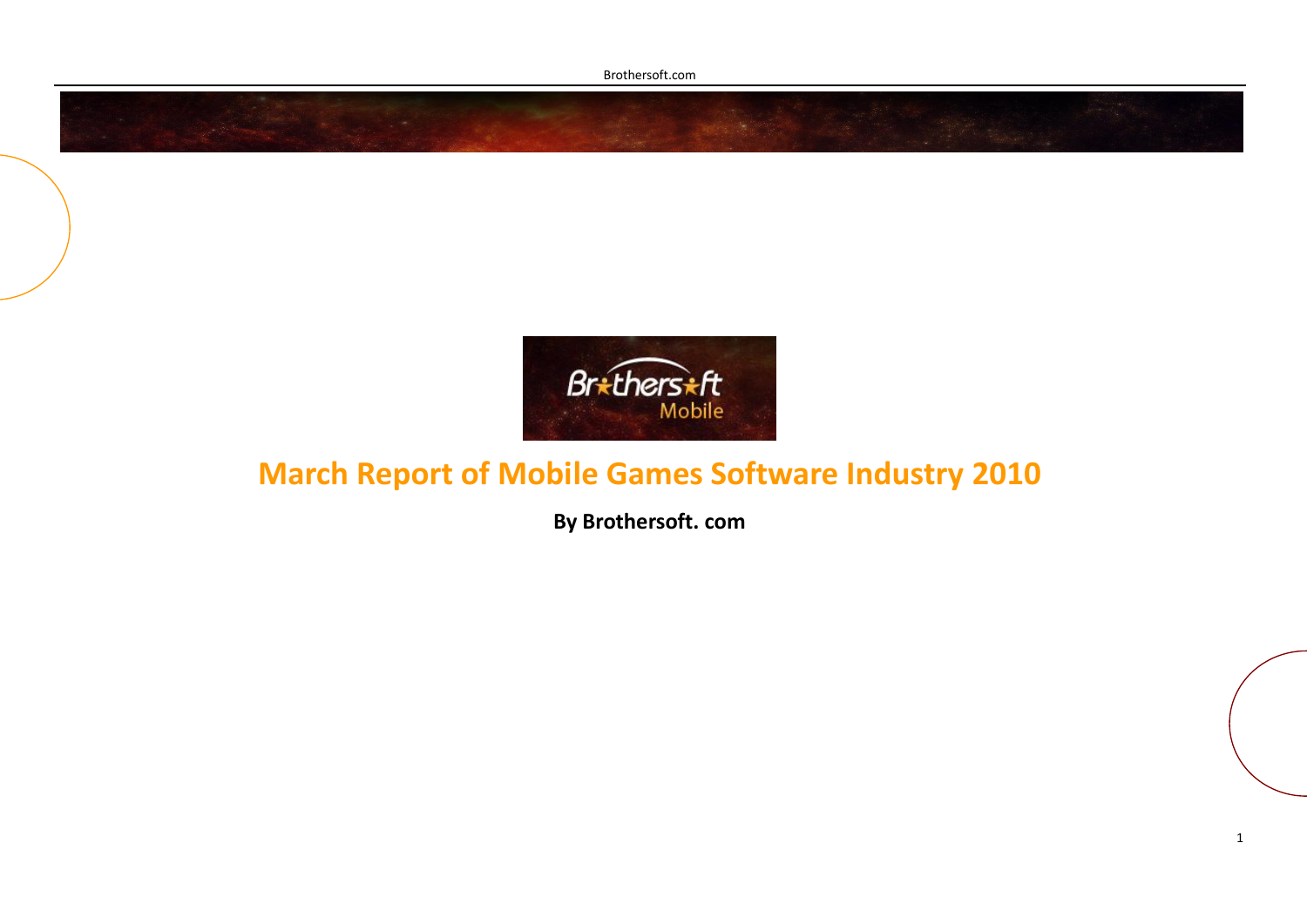## **Contents**

| <b>Research Overview</b>                       | 3  |
|------------------------------------------------|----|
| <b>Quantity Differences</b>                    | 4  |
| <b>Download Preferences</b>                    | 5  |
| <b>Most Popular mobile games-- Top 20</b>      | 7  |
| <b>Categories of Most Popular mobile games</b> | 8  |
| <b>Mobile Games Publisher Analysis</b>         | 9  |
| Top 15 Most Popular games in Each Category     | 11 |
| <b>About Brothersoft &amp; Mobile Channel</b>  | 15 |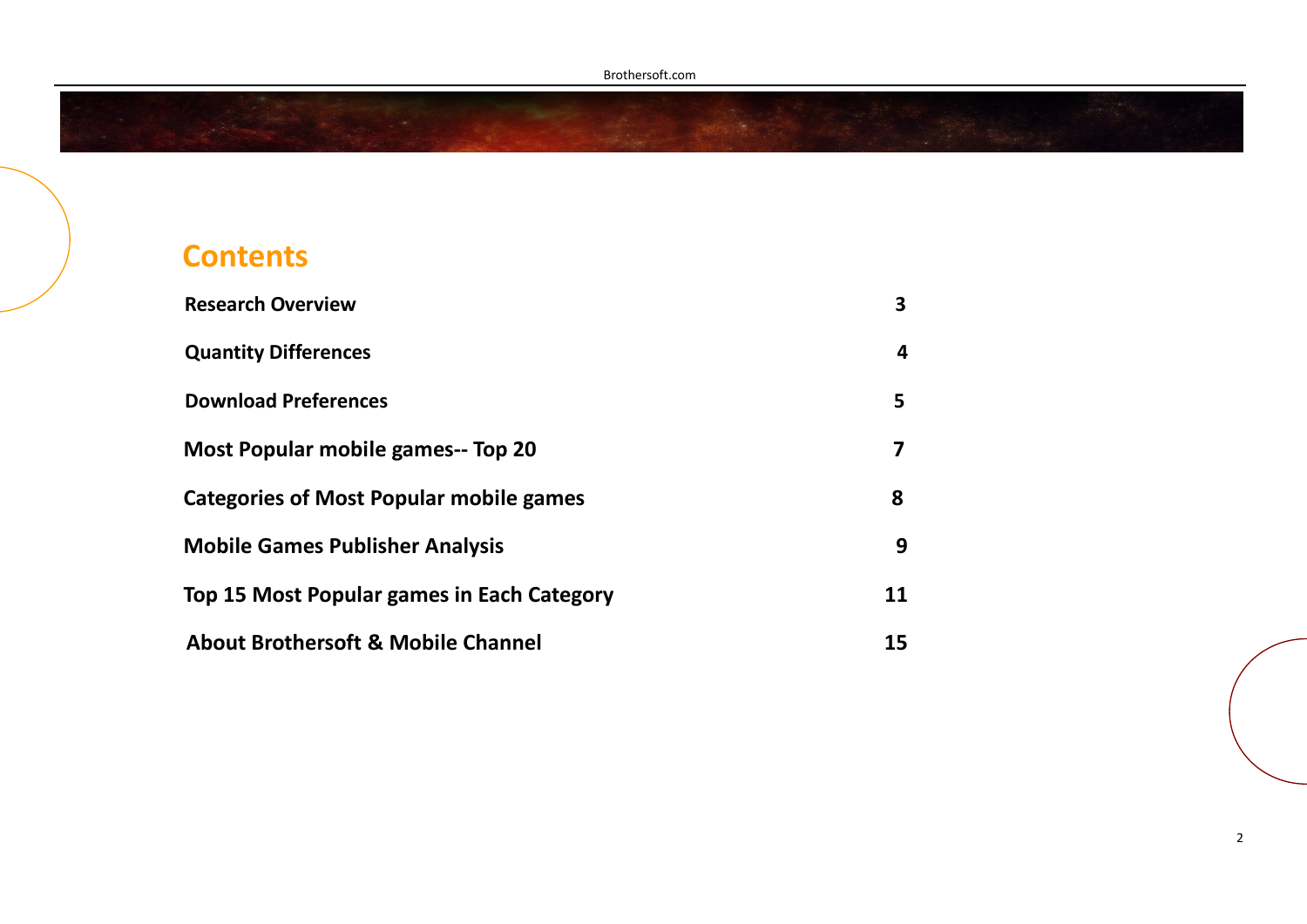## **Research Overviews**



### **Research Objectives:**

Determine the trends of mobile games development. Provide valuable records for mobile games publishers.



**Methodology:** Records Statistics



### **Research Subjects:**

10 mobile games categories, More than 4500 mobile games and 1703 mobile games publishers



**Records Collection Period:** March 1, 2010---- March 30, 2010



#### **Research Results:**

The most popular mobile games is Sport games. Puzzle games occupy about 33% of the total mobile games quantity. 57 Mobile Games Publishers own more than 10 Mobile games software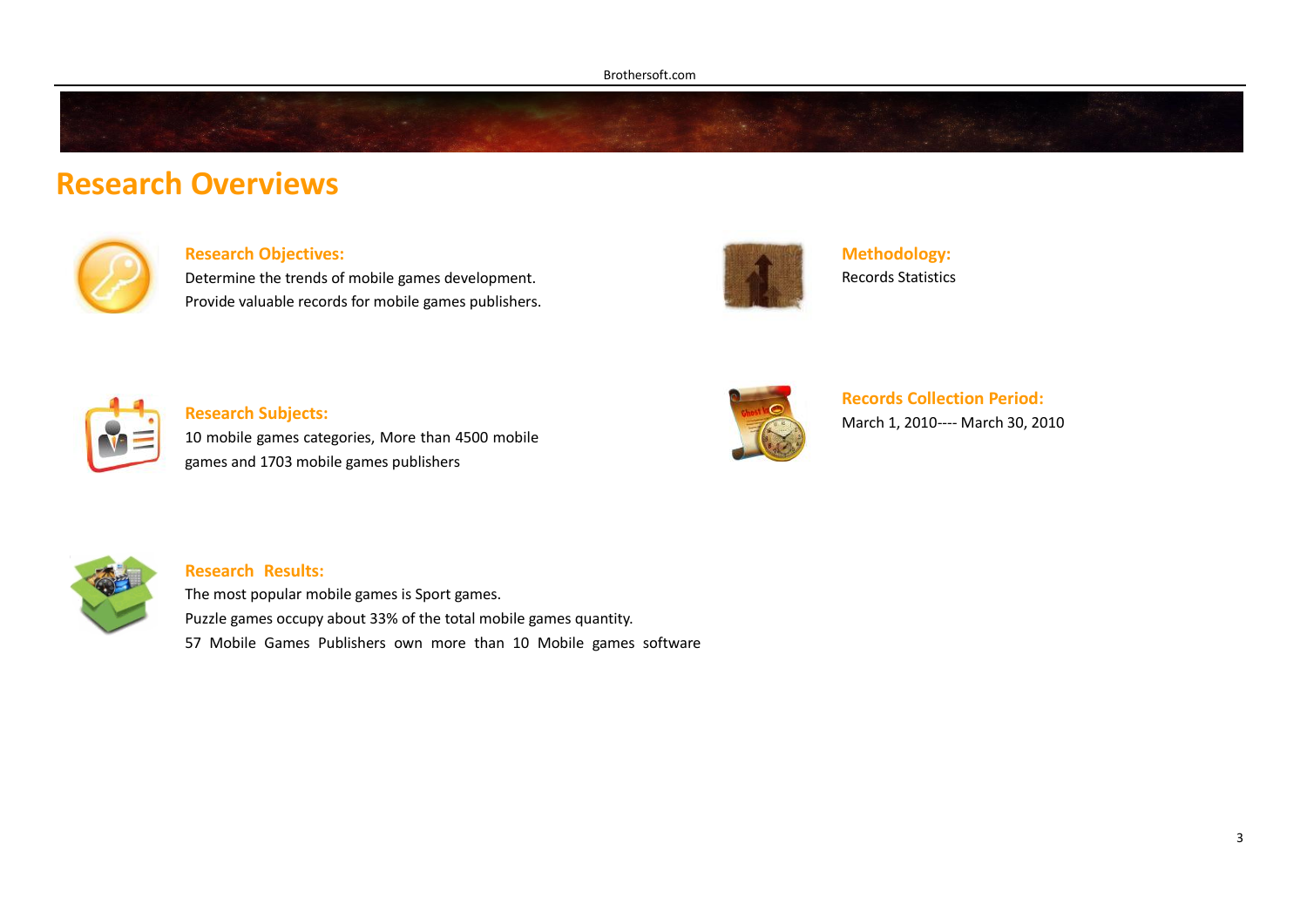## **Quantity Differences**

**According to the total quantity of each mobile game on March, Brothersoft gives the following detail proportion record.**

- $\Diamond$  Puzzle games occupy about 33% of the total mobile games quantity.
- $\Diamond$  Miscellaneous games occupy about 14% of the total mobile games quantity.
- $\Diamond$  Action games occupy about 12% of the total mobile games quantity.
- $\Diamond$  Among all the 10 categories, Tower Defence and RPG only take 2% of the total mobile games quantity.



### **The Quantity Percentage of Each Mobile Games category on March**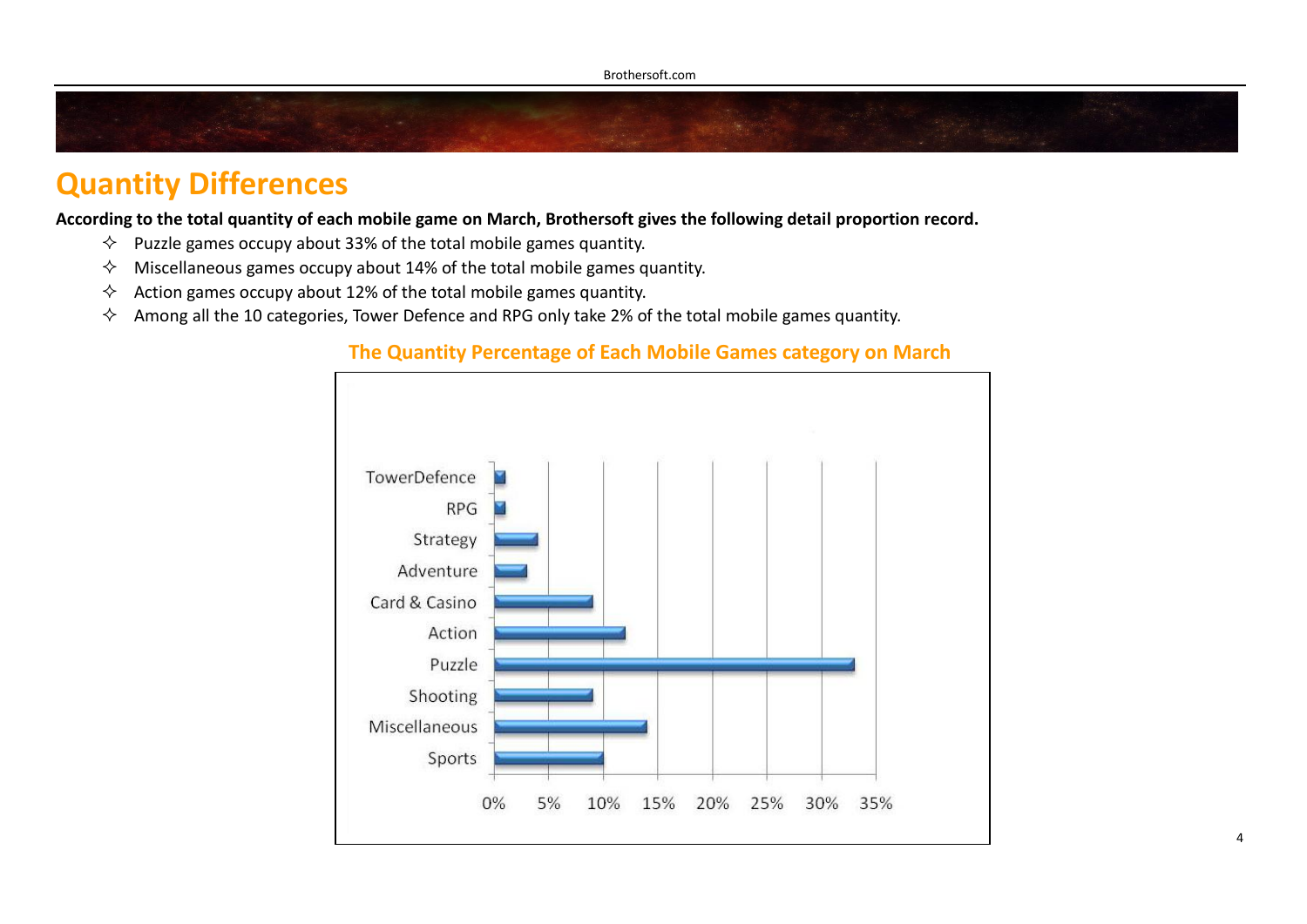## **Download Preferences**

**According to the total download quantity of each mobile game on March, the most popular mobile games is Sport games, not the one with largest quantity.** 



### **Download Quantity Percentage of Each Mobile Games category on the first week of March**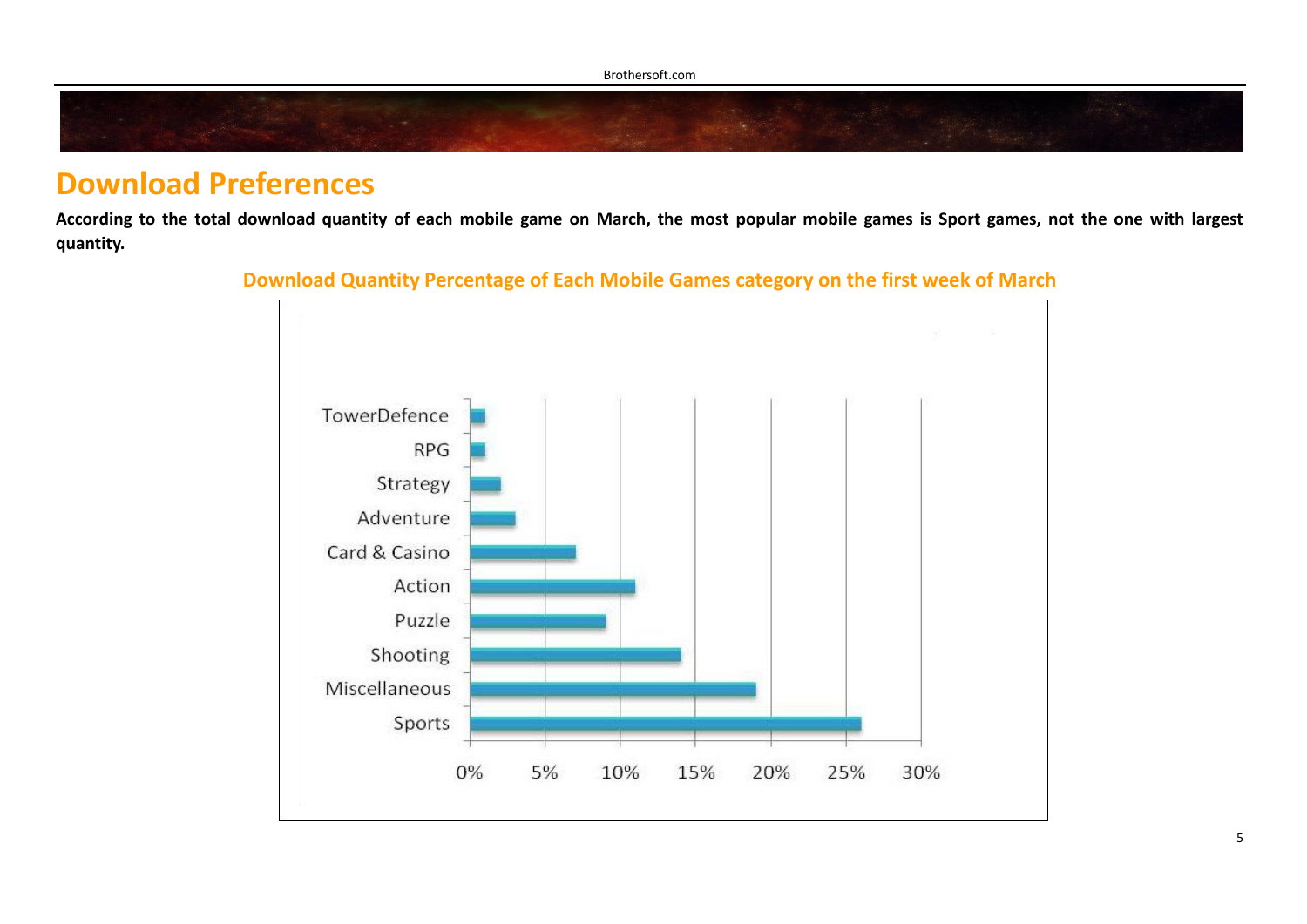### **Download Quantity Percentage of Each Mobile Games category on the last week of March**

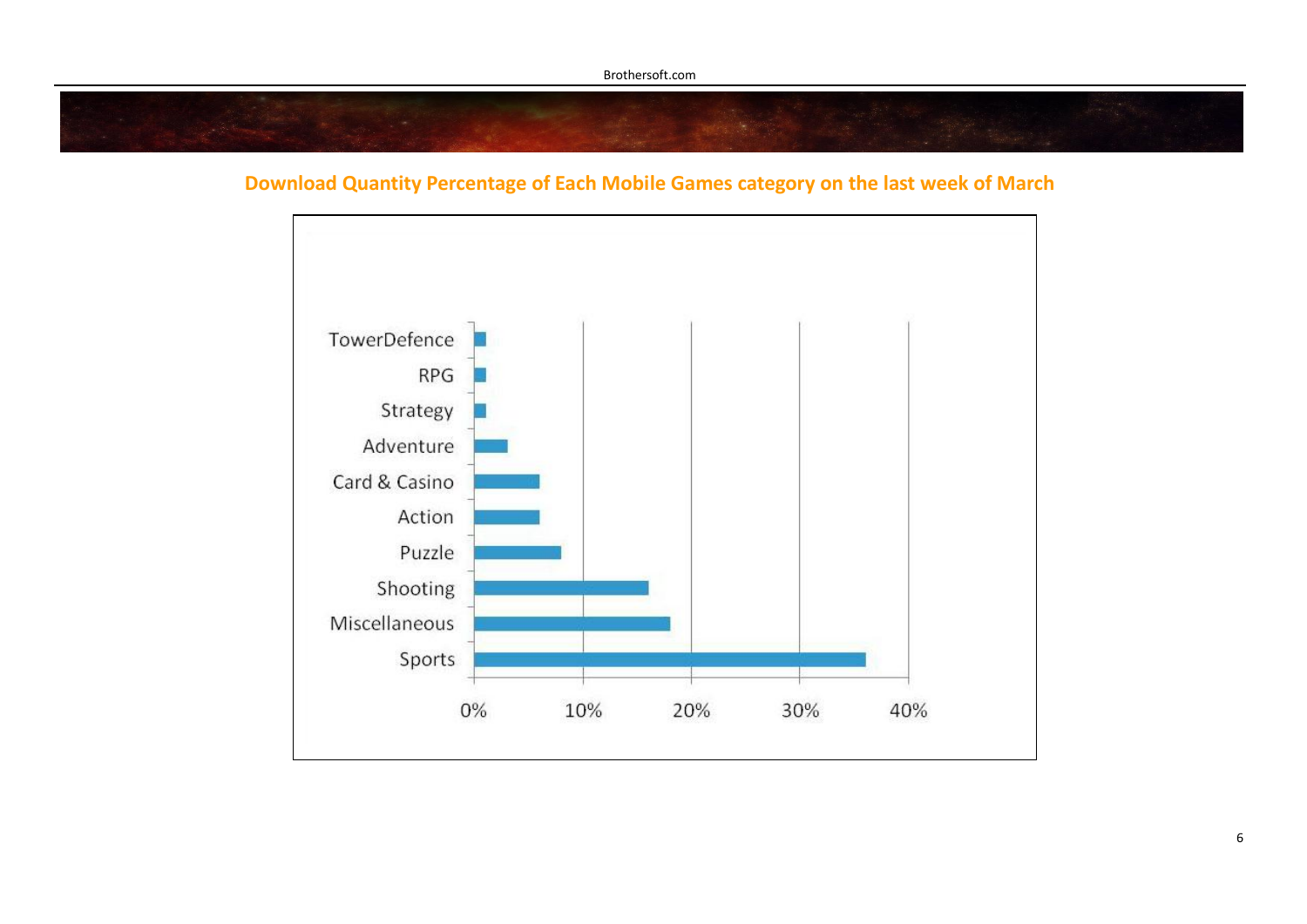# **Most Popular mobile games-- Top 20**

| <b>Cricket</b>                                | <b>Freeware</b>      |
|-----------------------------------------------|----------------------|
| <b>SexXonix</b>                               | Demo                 |
| <b>Air Fightter</b>                           | <b>Freeware</b>      |
| <b>Wicked Racing</b>                          | <b>Freeware</b>      |
| <b>Sky Warriors</b>                           | <b>Freeware</b>      |
| <b>Chess</b>                                  | <b>Freeware</b>      |
| <b>Mobile Cobra Strike</b>                    | <b>Freeware</b>      |
| <b>Underground Racer</b>                      | <b>Freeware</b>      |
| <b>Moblyng Mobile Games Strip Video Poker</b> | <b>Freeware</b>      |
| <b>SameColors</b>                             | <b>Freeware</b>      |
| 3D Real Kamasutra - Weekend                   | Demo                 |
| <b>360 Speed</b>                              | <b>Freeware</b>      |
| <b>ASSAULT TEAM 3D</b>                        | Demo                 |
| <b>Sexy Asian YKK 2</b>                       | <b>Freeware</b>      |
| <b>3D Real Kamasutra - Office</b>             | Demo                 |
| <b>Euro Football</b>                          |                      |
| <b>Return1945</b>                             | \$0.99               |
| <b>4x4 Extreme Rally 2006</b>                 | <b>Freeware</b>      |
| Journey to the Center of the Earth Lite       | \$0.99               |
| <b>Shoot Em Up</b>                            | <b>Free download</b> |
| <b>Micro Counter Strike</b>                   | <b>Free download</b> |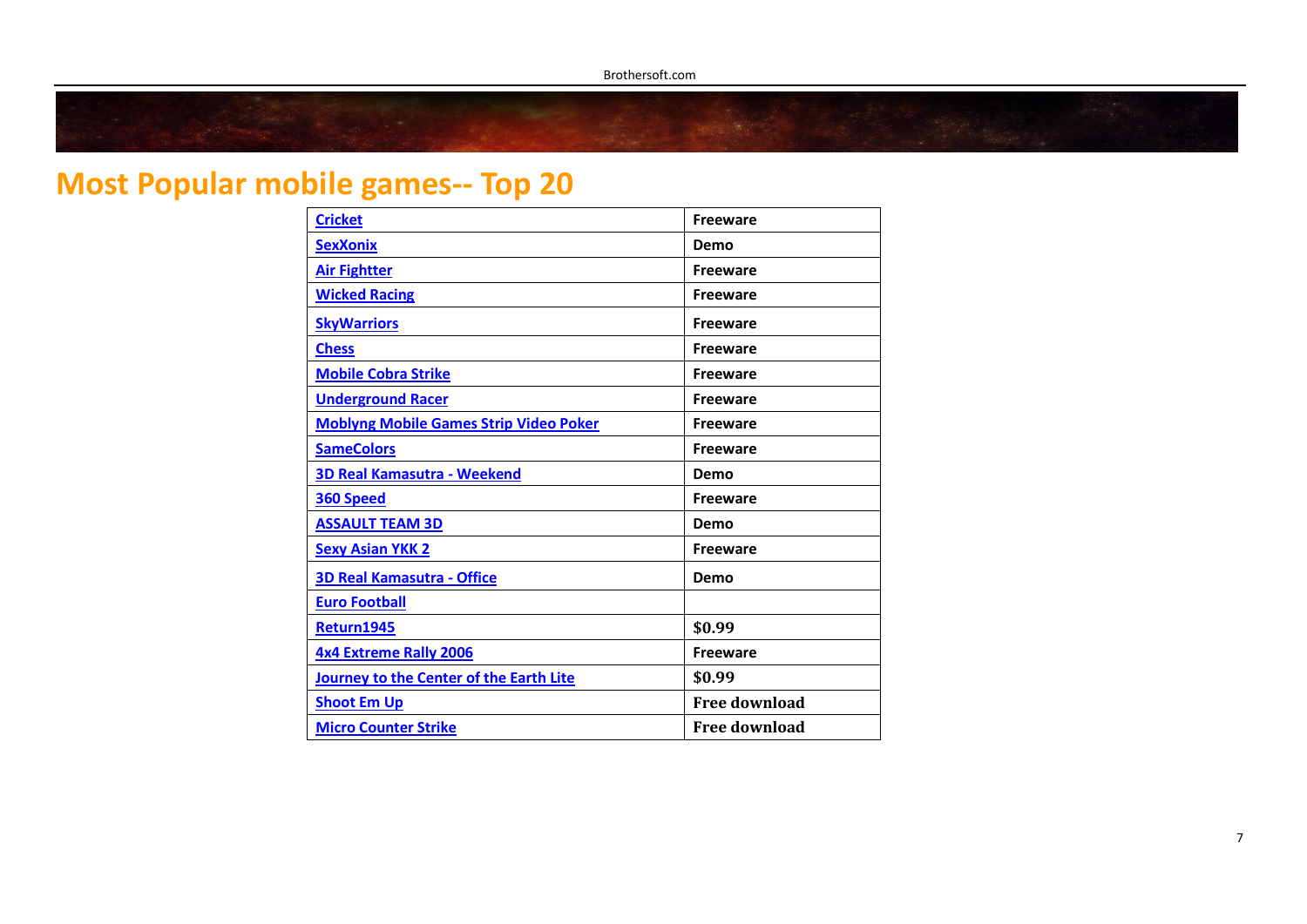## **Categories of Most Popular mobile games-- Top 20**

**Among the Top 20 mobile games, Sport games takes 7 seats, Shooting games takes 6 seats, Miscellaneous games takes 4 seats, Puzzle, Action and Card & Casino take 1 seat each.**

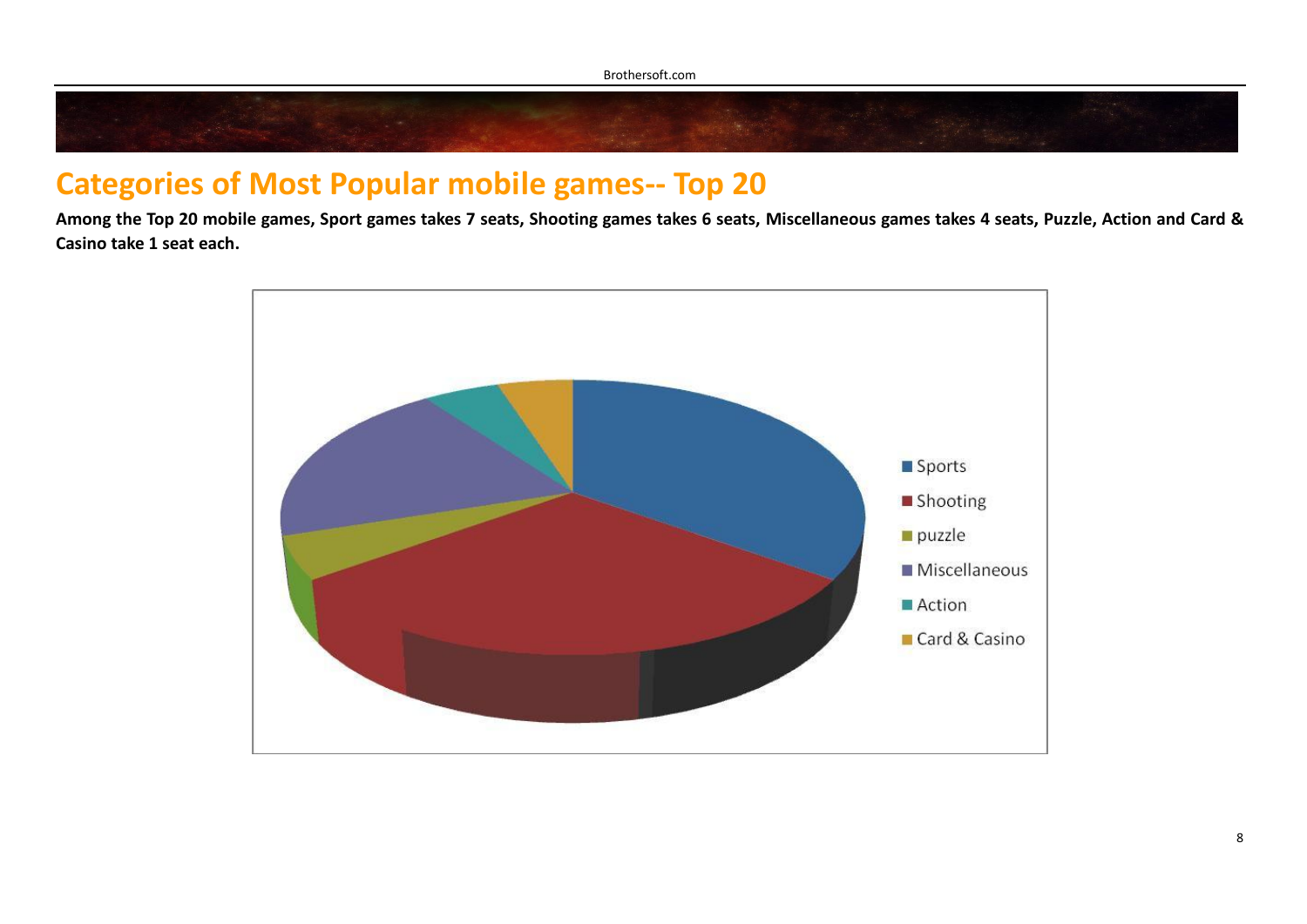## **Mobile Games Publisher Analysis**

### **Top Three Mobile Games Publishers**

As the world's first ad-supported consumer based mobile content provider spearheading the evolution of a free mobile content based social network across Mobile platforms, Hovr Inc ranks to No.1 of the Top Three Mobile Games Publishers with 187 Mobile games software. Astraware Limited specializes in software for Apple iPhone, Android OS, Microsoft Windows Mobile and BlackBerry smartphones, get the second place with its 71 Mobile games software. The Russian mobile games developer and publisher HeroCraft ranks to the third with its 70 Mobile games software.

 $\div$  57 Mobile Games Publishers including the above Top Three Mobile Games Publishers own more than 10 Mobile games software.

 $\lozenge$  109 Mobile Games Publishers own more than 5 Mobile games software.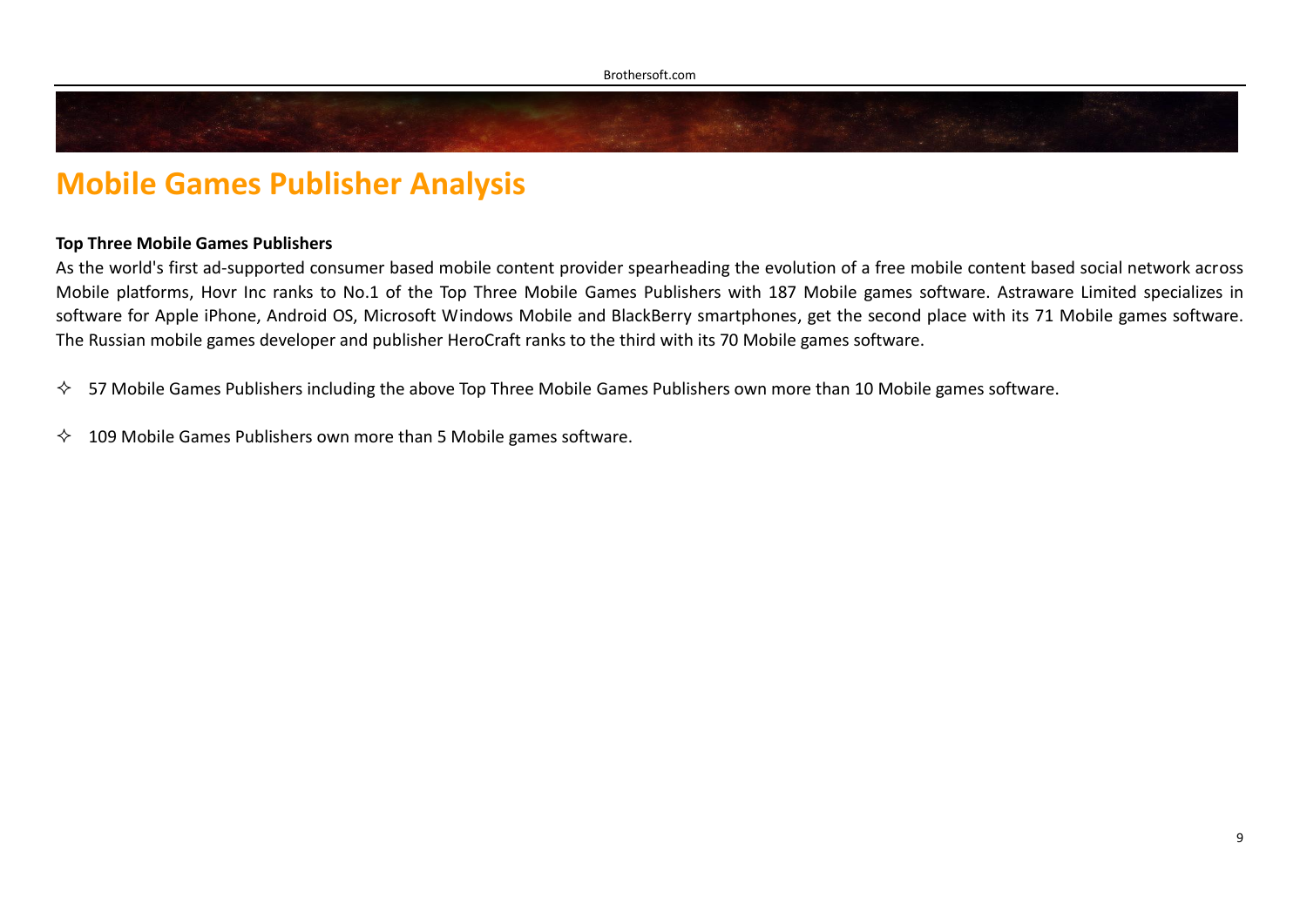#### Top 15 Most Popular Card & Casino Games

| Rank           | <b>Application</b>                        |  |
|----------------|-------------------------------------------|--|
| $\mathbf{1}$   | Moblyng Mobile Games Strip Video<br>Poker |  |
| $\overline{2}$ | Strip Poker Pro Mobile - Abby             |  |
| 3              | SexyPoker                                 |  |
| 4              | Aim n' Strip                              |  |
| 5              | MobileJokes 3 (A)                         |  |
| 6              | GigaSlot                                  |  |
| 7              | <b>Texas No-Limit Holdem Poker</b>        |  |
| 8              | <b>Strip Poker Pro</b>                    |  |
| 9              | <b>Android Solitaire</b>                  |  |
| 10             | SexyBlackjack                             |  |
| 11             | <b>Mermaid Poker - Texas Hold Em</b>      |  |
| 12             | <b>Solitaire</b>                          |  |
| 13             | <b>Mau Mau</b>                            |  |
| 14             | MobiPoker                                 |  |
| 15             | Hold'em Evaluator                         |  |

#### **Top 15 Most Popular TowerDefence Games**

| Rank           | <b>Application</b>                |
|----------------|-----------------------------------|
| 1              | <b>Tower Wars</b>                 |
| $\overline{2}$ | <b>Machines at War</b>            |
| 3              | <b>Cartoon Wars</b>               |
| 4              | <b>VillageDefender</b>            |
| 5              | <b>Fieldrunners</b>               |
| 6              | <b>Nemix</b>                      |
| $\overline{1}$ | <b>Bubble Defense</b>             |
| 8              | <b>CityDefense Demo</b>           |
| 9              | <b>Robo Defense</b>               |
| 10             | <b>Self Defense</b>               |
| 11             | <b>Azgard Defence</b>             |
| 12             | <b>Castle Frenzy</b>              |
| 13             | <b>Plox! Tower Defense lite</b>   |
| 14             | <b>Tower Wars - Time Guardian</b> |
| 15             | Crystallight                      |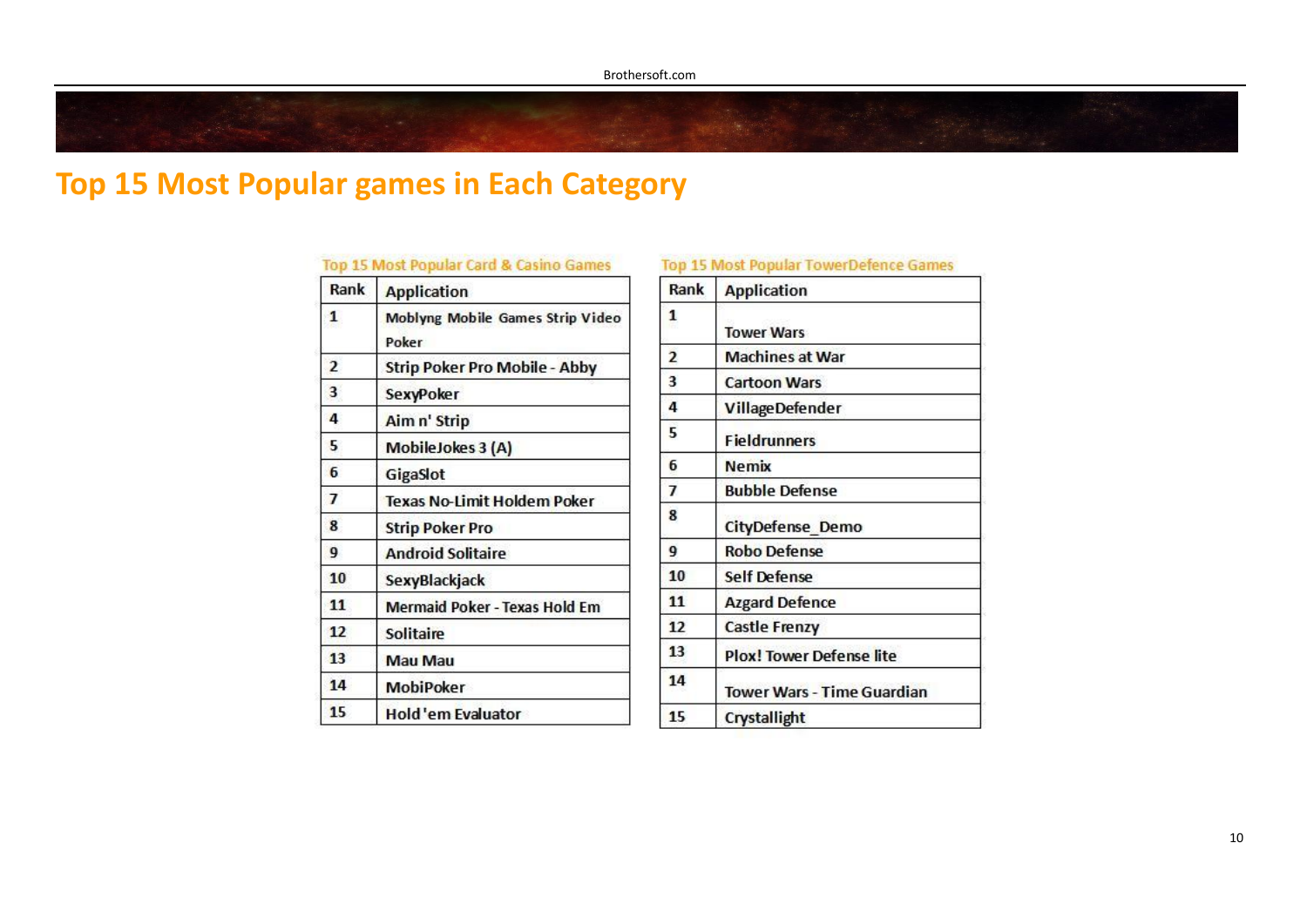### **Top 15 Most Popular Action Games**

| Rank           | <b>Application</b>      |
|----------------|-------------------------|
| 1              | <b>MadFighters</b>      |
| $\overline{2}$ | Doodle Jump             |
| 3              | Yokiyo                  |
| 4              | <b>Galaxy On Fire 2</b> |
| 5              | <b>Swords of Fury</b>   |
| 6              | <b>The Shadow</b>       |
| 7              | <b>Viki Vans</b>        |
| 8              | <b>Secret of Maya</b>   |
| 9              | Ninja Fighter           |
| 10             | DagazEhwaz              |
| 11             | Ninja Strike            |
| 12             | <b>Fighting GoGoGo</b>  |
| 13             | <b>MonsterLand</b>      |
| 14             | <b>Mary the Miner2</b>  |
| 15             | <b>Easter Nightmare</b> |

### **Top 15 Most Popular Adventure Games**

| Rank           | <b>Application</b>                         |  |  |
|----------------|--------------------------------------------|--|--|
| $\mathbf{1}$   | Journey to the Center of the Earth<br>Lite |  |  |
| 2              | The Legend of Hero                         |  |  |
| 3              | <b>Tibia ME</b>                            |  |  |
| 4              | <b>Sigmore Mines</b>                       |  |  |
| 5              | Garfield 2 - Royal Advernture              |  |  |
| 6              | The last battle                            |  |  |
| $\overline{1}$ | <b>Psiloc Rons Adventure</b>               |  |  |
| 8              | <b>NoWhere</b>                             |  |  |
| 9              | <b>Super Mario Jump</b>                    |  |  |
| 10             | Paid to Kill                               |  |  |
| 11             | <b>Darkest Fear</b>                        |  |  |
| 12             | Darkest Fear 3 : Nightmare                 |  |  |
| 13             | <b>Crimsonland Mobile Massacre</b>         |  |  |
| 14             | PowerBabe - Flirt Club                     |  |  |
| 15             | Darkest Fear 2 : Grim Oak                  |  |  |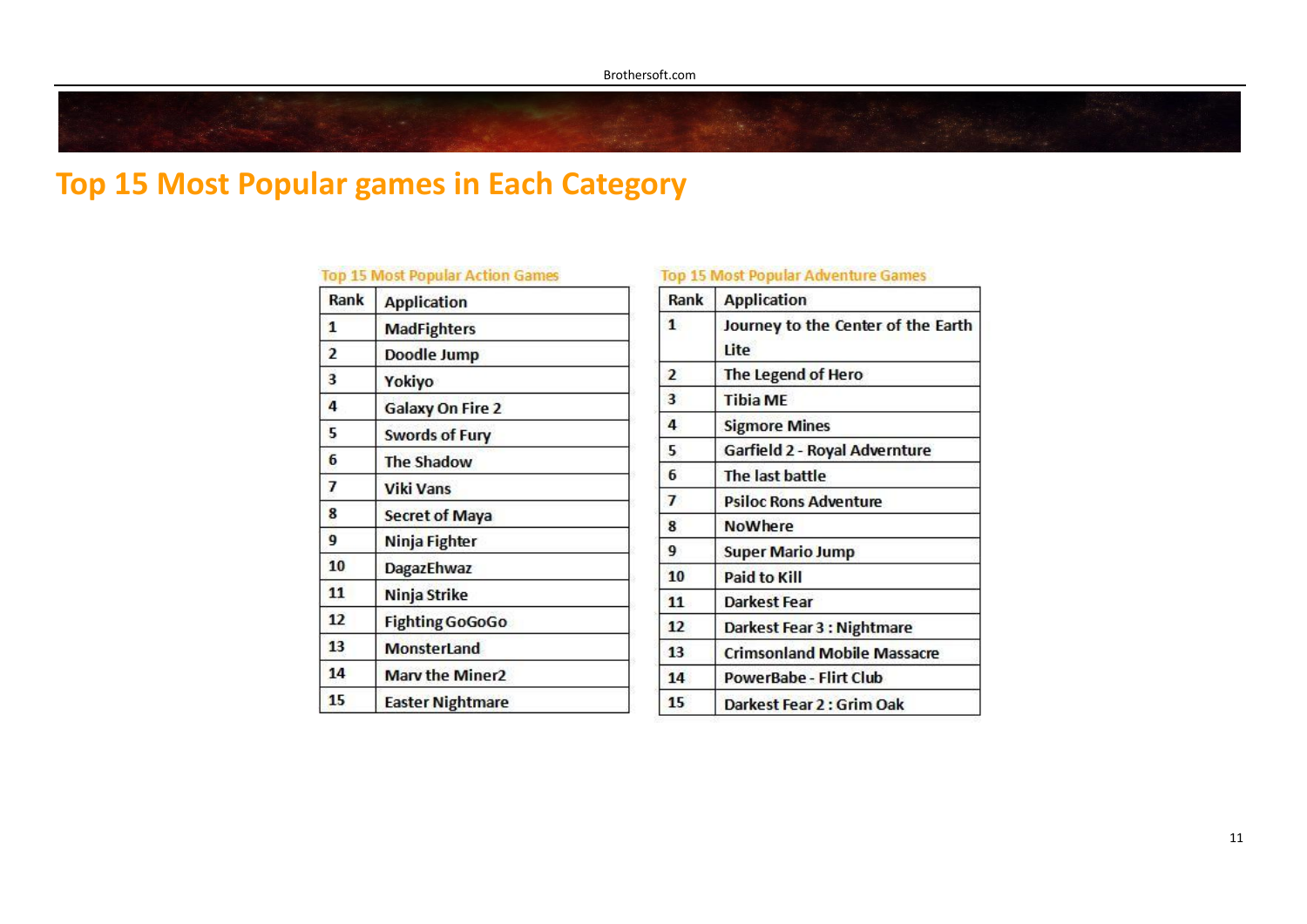### **Top 15 Most Popular Puzzle Games**

| Rank           | <b>Application</b>                  |
|----------------|-------------------------------------|
| $\mathbf{1}$   | <b>SameColors</b>                   |
| $\overline{2}$ | <b>Touch Puzzle</b>                 |
| 3              | Q-SexyPuzzle                        |
| 4              | <b>Moblyng Mobile Games Hangman</b> |
| 5              | Jetris (Tetris game)                |
| 6              | <b>Wordsnake AD</b>                 |
| 7              | <b>Sameness</b>                     |
| 8              | <b>Classic MiniGames</b>            |
| 9              | <b>MagicCrystals</b>                |
| 10             | PinBall                             |
| 11             | <b>Islamic Puzzle</b>               |
| 12             | <b>Bikini Balls 2 CE</b>            |
| 13             | <b>Funny Bubbles</b>                |
| 14             | <b>Pipes</b>                        |
| 15             | <b>TicTacToe in geep</b>            |

### **Top 15 Most Popular Shooting Games**

| Rank             | <b>Application</b>              |
|------------------|---------------------------------|
| $\mathbf{1}$     | <b>Air Fightter</b>             |
| $\overline{2}$   | <b>SkyWarriors</b>              |
| з                | <b>Mobile Cobra Strike</b>      |
| 4                | <b>ASSAULT TEAM 3D</b>          |
| 5                | Return1945                      |
| 6                | Shoot Em Up                     |
| 7                | <b>Micro Counter Strike</b>     |
| 8                | <b>Helicopter game</b>          |
| 9                | <b>3D Anti-terrorist action</b> |
| 10               | <b>Total Air Mayhem</b>         |
| 11               | <b>Sky Force</b>                |
| 12 <sup>12</sup> | Tank Ace 1944                   |
| 13               | <b>TomcatDogfight</b>           |
| 14               | Chicken Kickin Game             |
| 15               | CovertOps3D                     |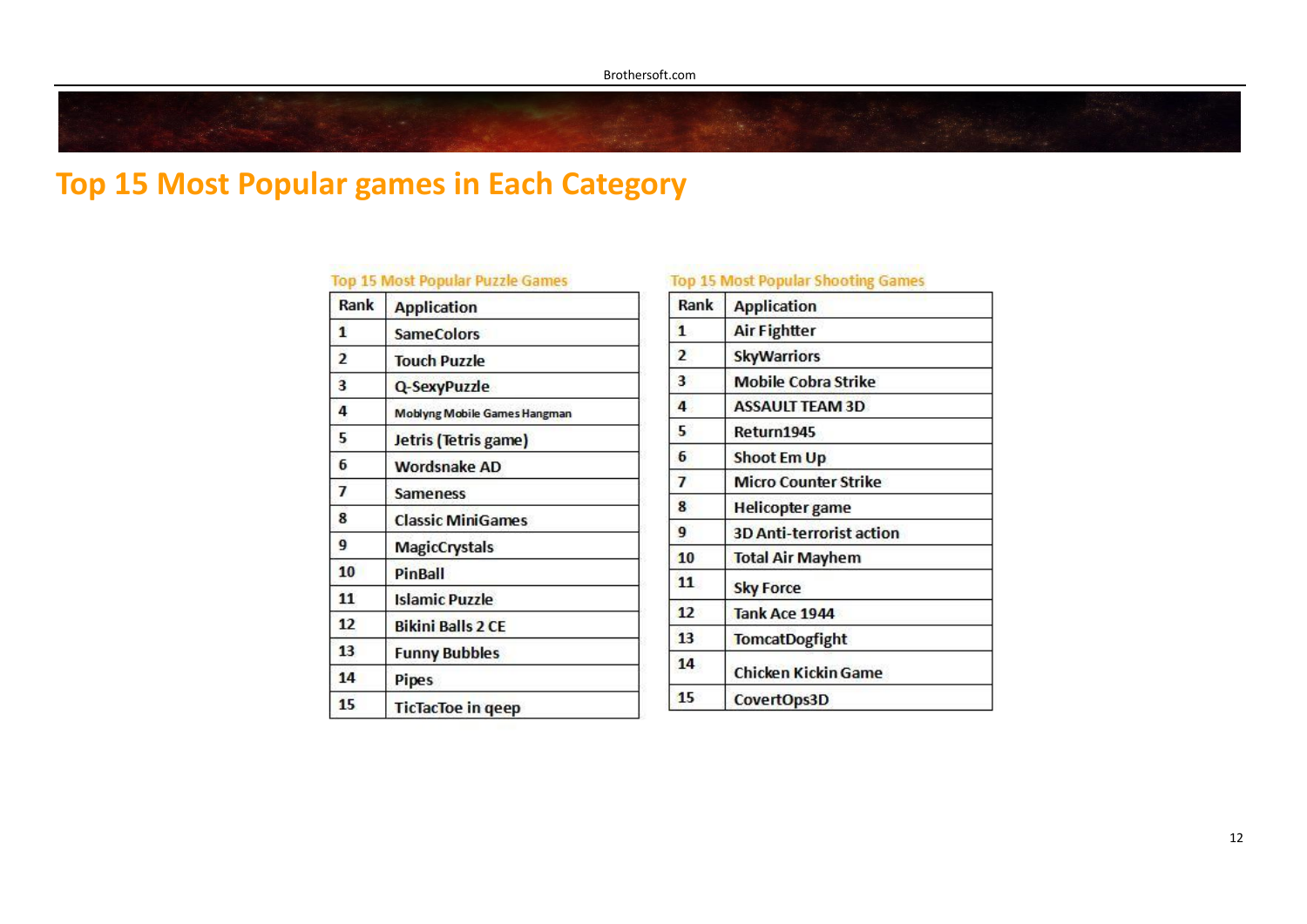### **Top 15 Most Popular Sports Games**

| Rank           | <b>Application</b>          |
|----------------|-----------------------------|
| 1              | Cricket                     |
| $\overline{2}$ | <b>Wicked Racing</b>        |
| 3              | Chess                       |
| 4              | <b>Underground Racer</b>    |
| 5              | 360 Speed                   |
| 6              | <b>Furo Football</b>        |
| $\overline{ }$ | 4x4 Extreme Rally 2006      |
| 8              | <b>Bowling Superstars</b>   |
| 9              | <b>BasketballZone</b>       |
| 10             | <b>Sportbikes Unlimited</b> |
| 11             | <b>College Basketball</b>   |
| 12             | <b>4x4 Monster Trucks</b>   |
| 13             | MicroPool 2007              |
| 14             | <b>Formula Extreme</b>      |
| 15             | <b>Cricket 3D</b>           |

### **Top 15 Most Popular Strategy Games**

| Rank           | <b>Application</b>            |  |
|----------------|-------------------------------|--|
| $\mathbf{1}$   | <b>Art Of War</b>             |  |
| $\overline{2}$ | <b>Air Traffic Controller</b> |  |
| 3              | <b>Call Girl Manager</b>      |  |
| 4              | <b>Beauty Center</b>          |  |
| 5              | <b>TigerArmy</b>              |  |
| 6              | <b>Age Of Empires</b>         |  |
| $\overline{1}$ | <b>Tankzors Deluxe</b>        |  |
| 8              | <b>Battleground 2007</b>      |  |
| 9              | <b>Battleships Game</b>       |  |
| 10             | <b>Burger Empire</b>          |  |
| 11             | A Brief History of Rome       |  |
| 12             | 1942: Deadly Desert           |  |
| 13             | <b>Hollywood Star</b>         |  |
| 14             | Mafia Wars by Zynga           |  |
| 15             | 1941: Frozen Front            |  |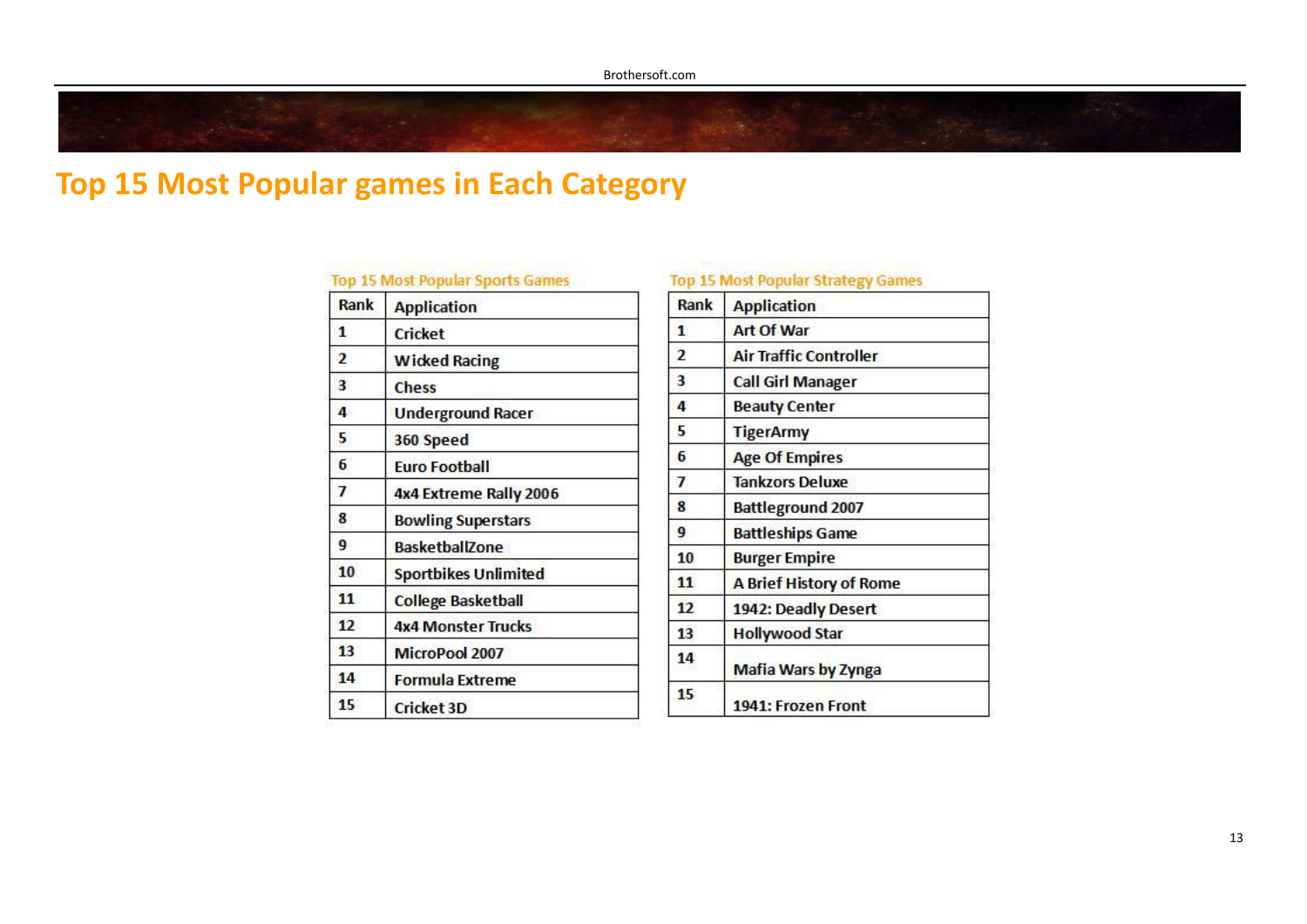| Rank           | <b>Application</b>             |
|----------------|--------------------------------|
| $\mathbf{1}$   | Gedda-Headz                    |
| $\overline{2}$ | <b>Frost Legend</b>            |
| 3              | <b>Stranger Craft 1</b>        |
| 4              | <b>GHOST HUNTER RPG</b>        |
| 5              | <b>Shadow of Legend</b>        |
| 6              | Legacy                         |
| $\overline{1}$ | <b>Age of Heroes</b>           |
| 8              | <b>Legends of Lore Episode</b> |
| 9              | <b>Fantasy Worlds: Rhynn</b>   |
| 10             | <b>Algadon</b>                 |
| 11             | <b>Gladiator Manager</b>       |
| 12             | <b>DungeonsOfHack</b>          |
| 13             | <b>Pocket Diablo</b>           |
| 14             | <b>Soul Power</b>              |
| 15             | <b>VirtualChick</b>            |

#### **Top 15 Most Popular Miscellaneous Games** Rank **Application**  $\mathbf{1}$ **SexXonix**  $\overline{2}$ 3D Real Kamasutra - Weekend  $\overline{\mathbf{3}}$ **Sexy Asian YKK 2**  $\overline{4}$ 3D Real Kamasutra - Office 5 IQ Sex Worm Full French SexyWall 6 **Erotic Asian YKK - AV Series**  $\overline{7}$  $\bf{8}$ **Arcades'n'Beauties** 9 **Girls adult game** 10 **EA Mobile Moblyng Mobile Games Strip**  $11$ **Hangman**  $12$ **SexyRemember**  $13$ **Erotic Galaxy 2 Tease4 EROTIC/EXPLICIT Adult Game** 14 15 Papaya Farm